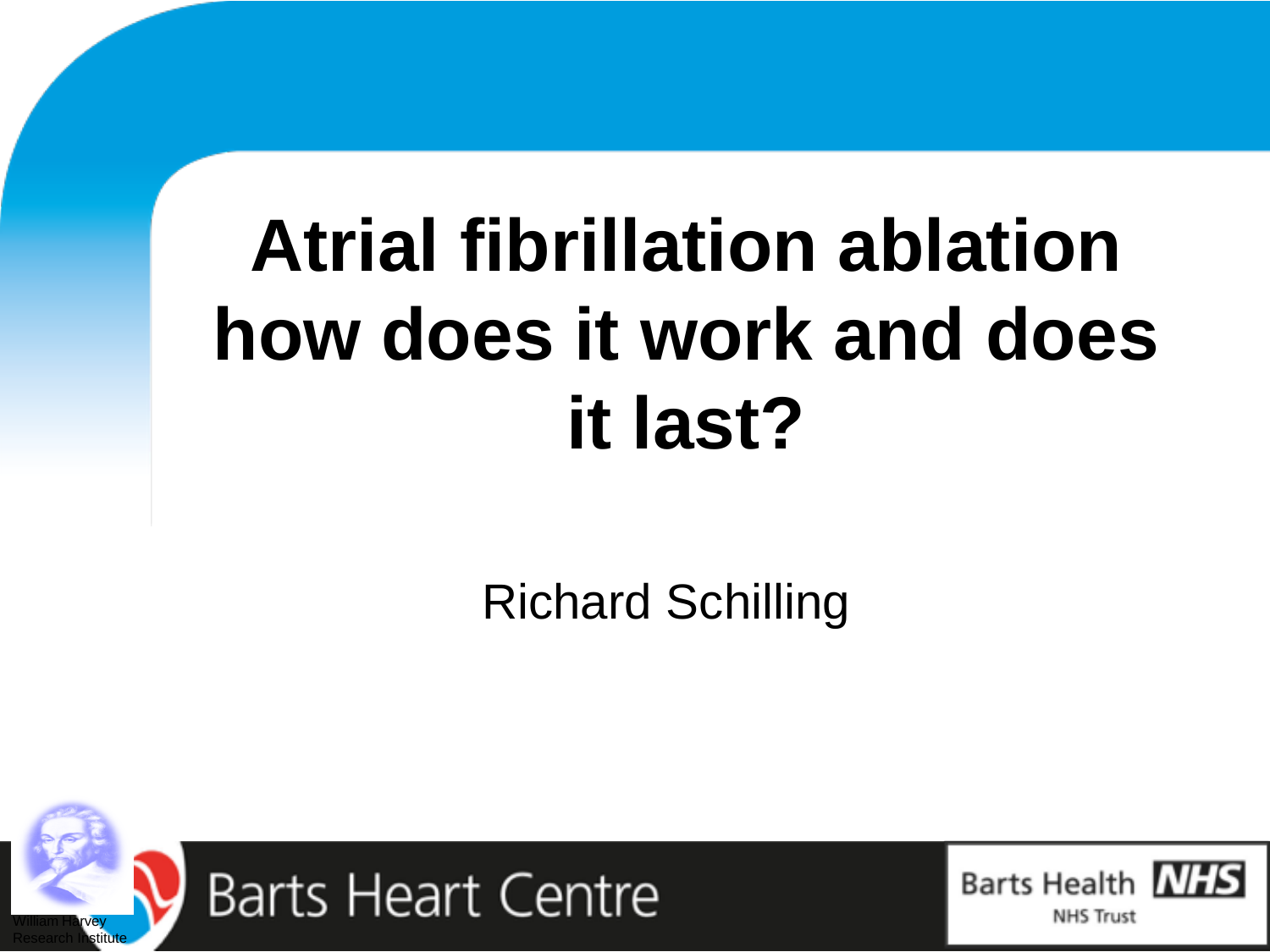# Simple classification of AF

#### **Paroxysmal AF:**

recurrent AF (≥2 episodes), terminates spontaneously within 7days

#### **Persistent AF:**

AF sustains >7 days, or needs pharmacologic or electrical cardioversion

#### **Permanent AF:**

AF accepted

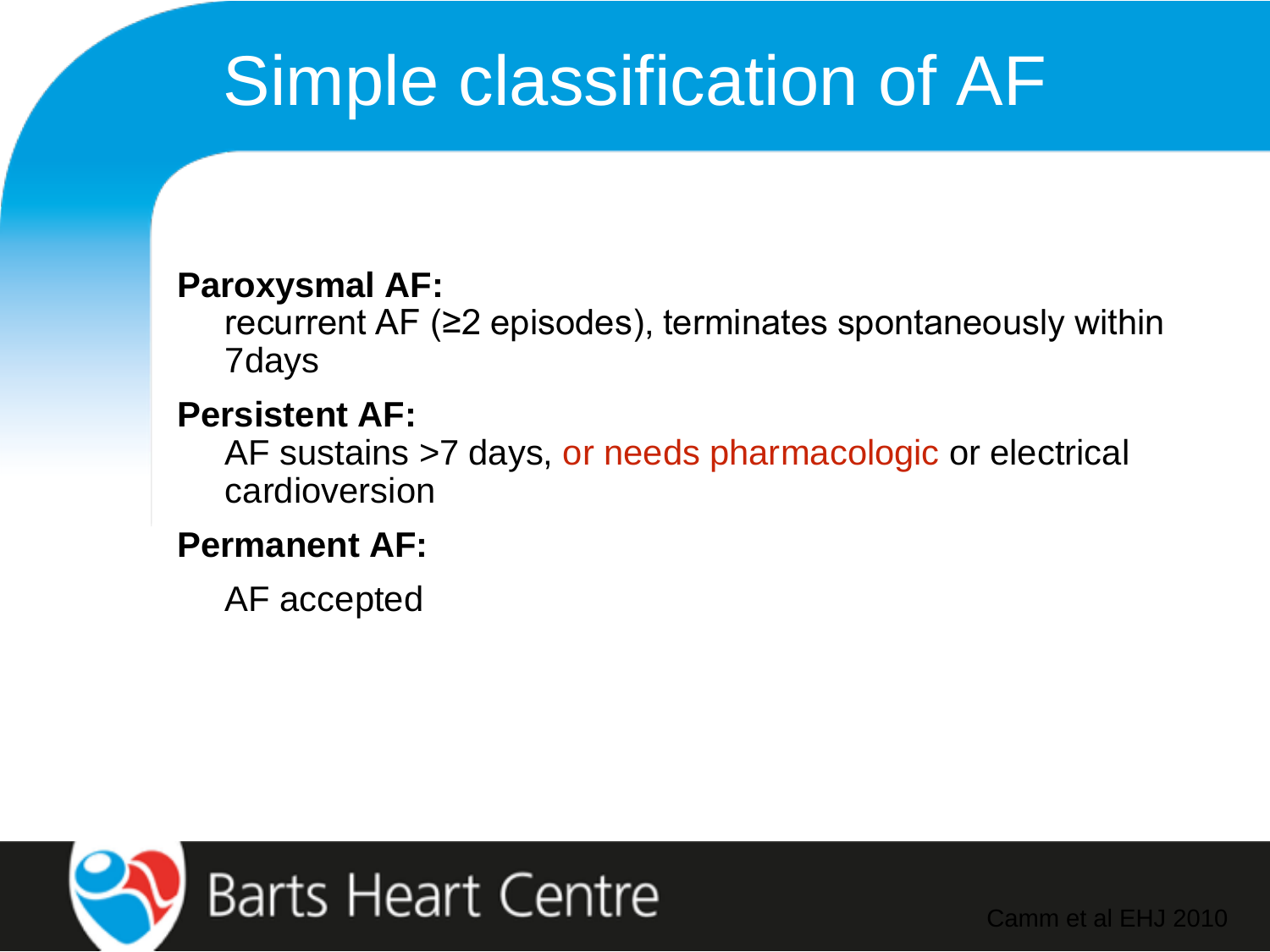### The anatomy of the heart



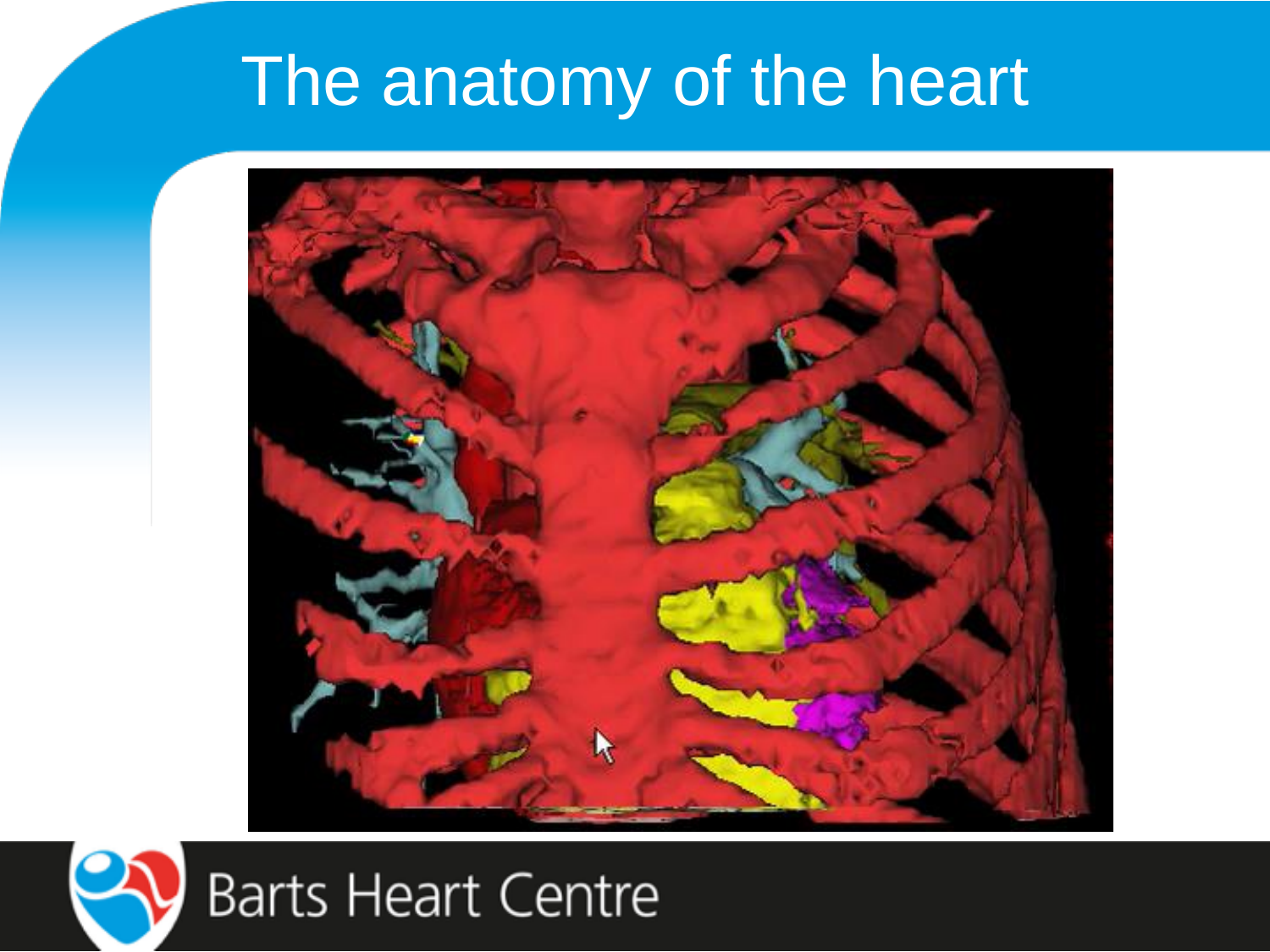# AF mechanism

• AF usually from Left Atrium



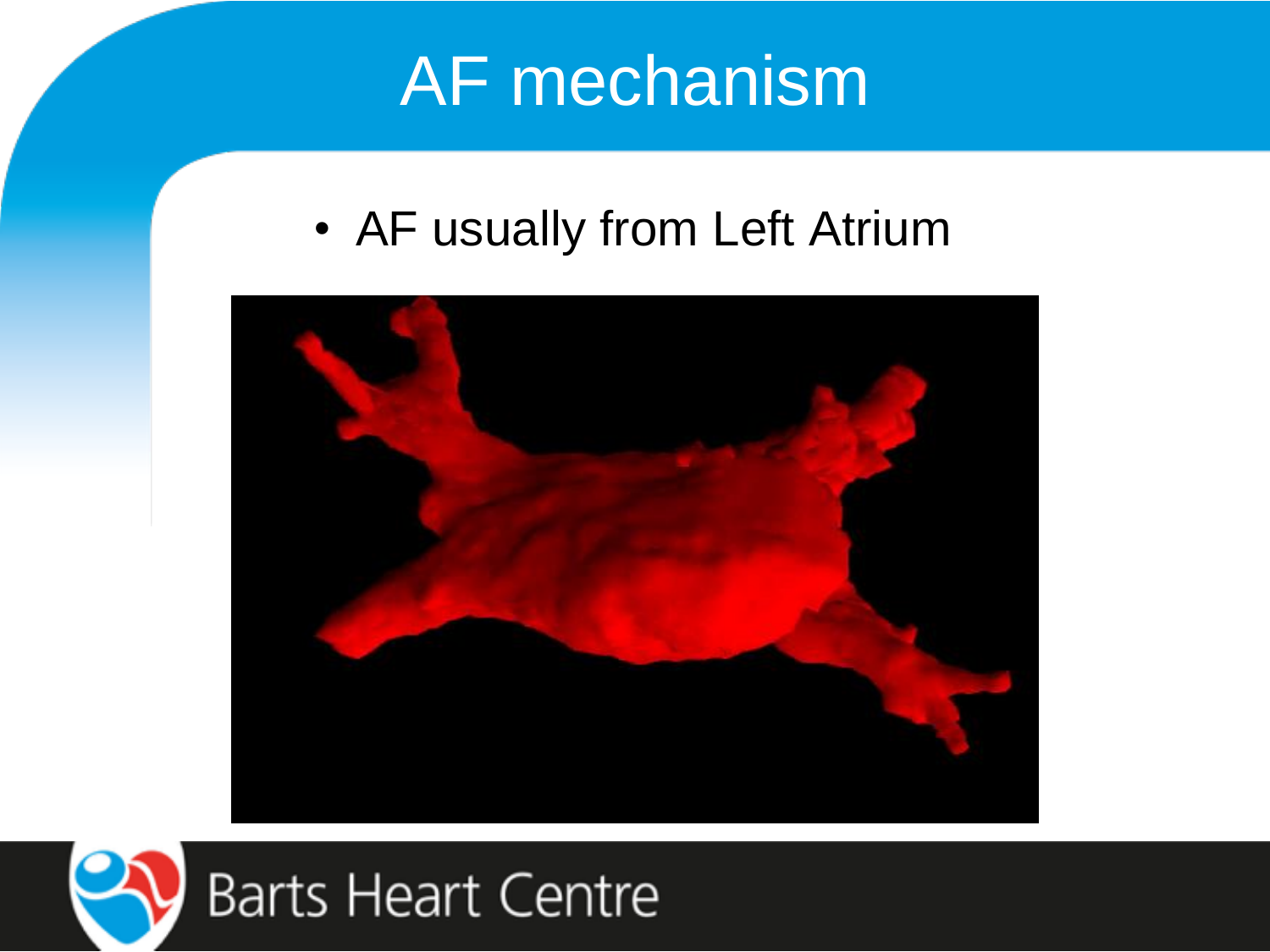#### PAF usually arises from PVs









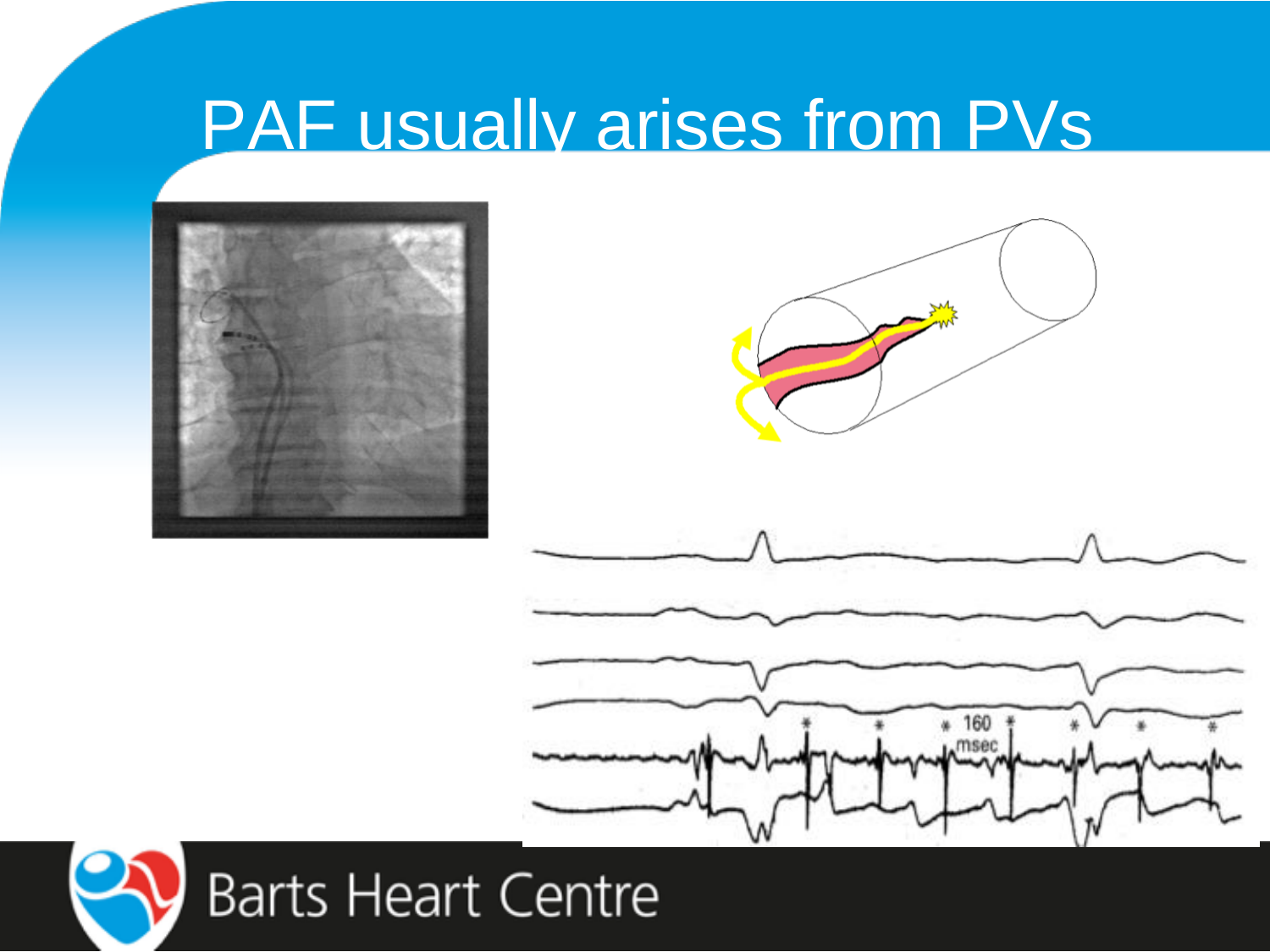# What is AF?



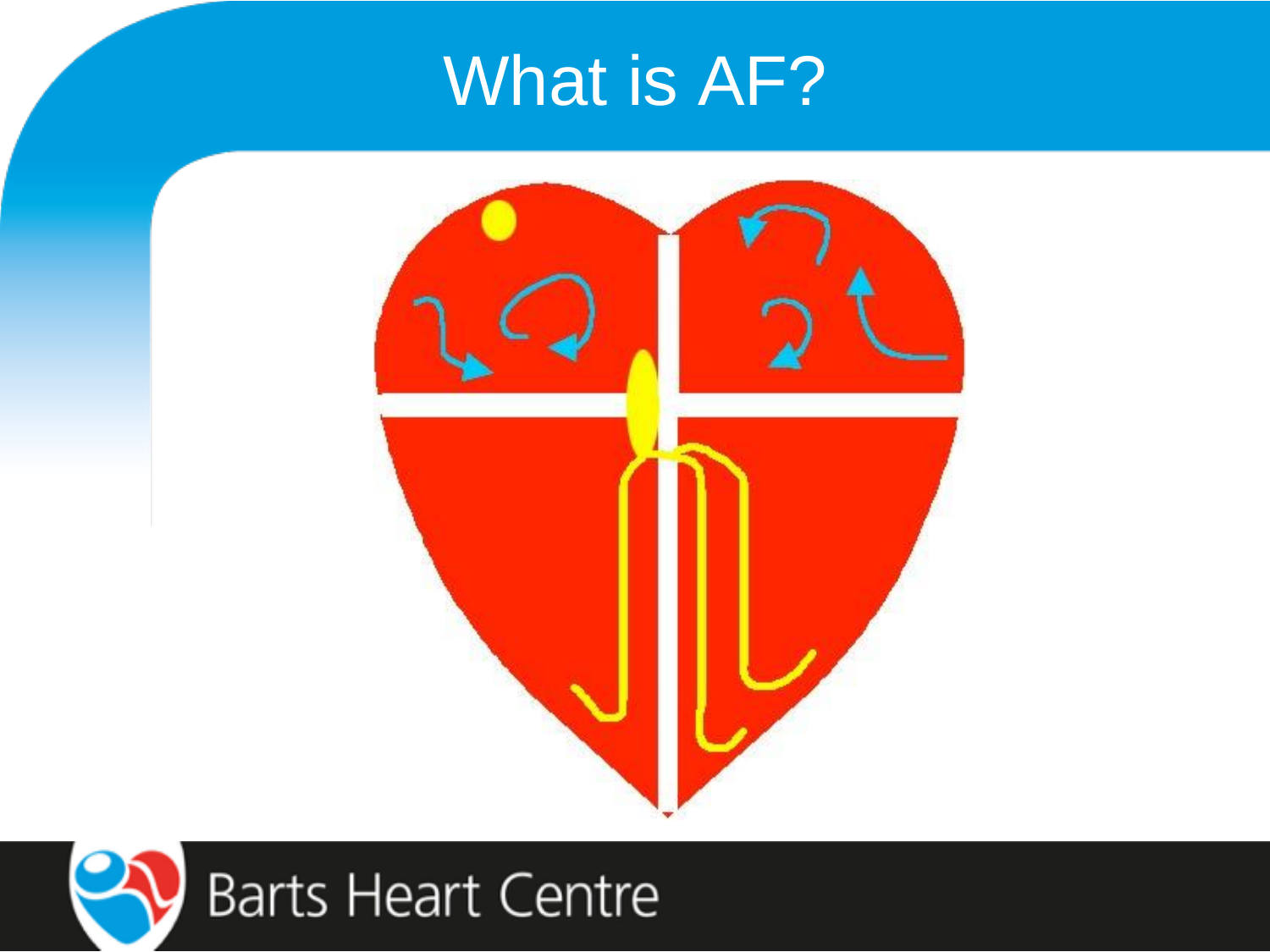# Why does this happen?

- Large Mammals
- Age
- Genetic
- High blood pressure
- Alcohol
- Mostly random
- Individual factors
	- exercise
	- rest

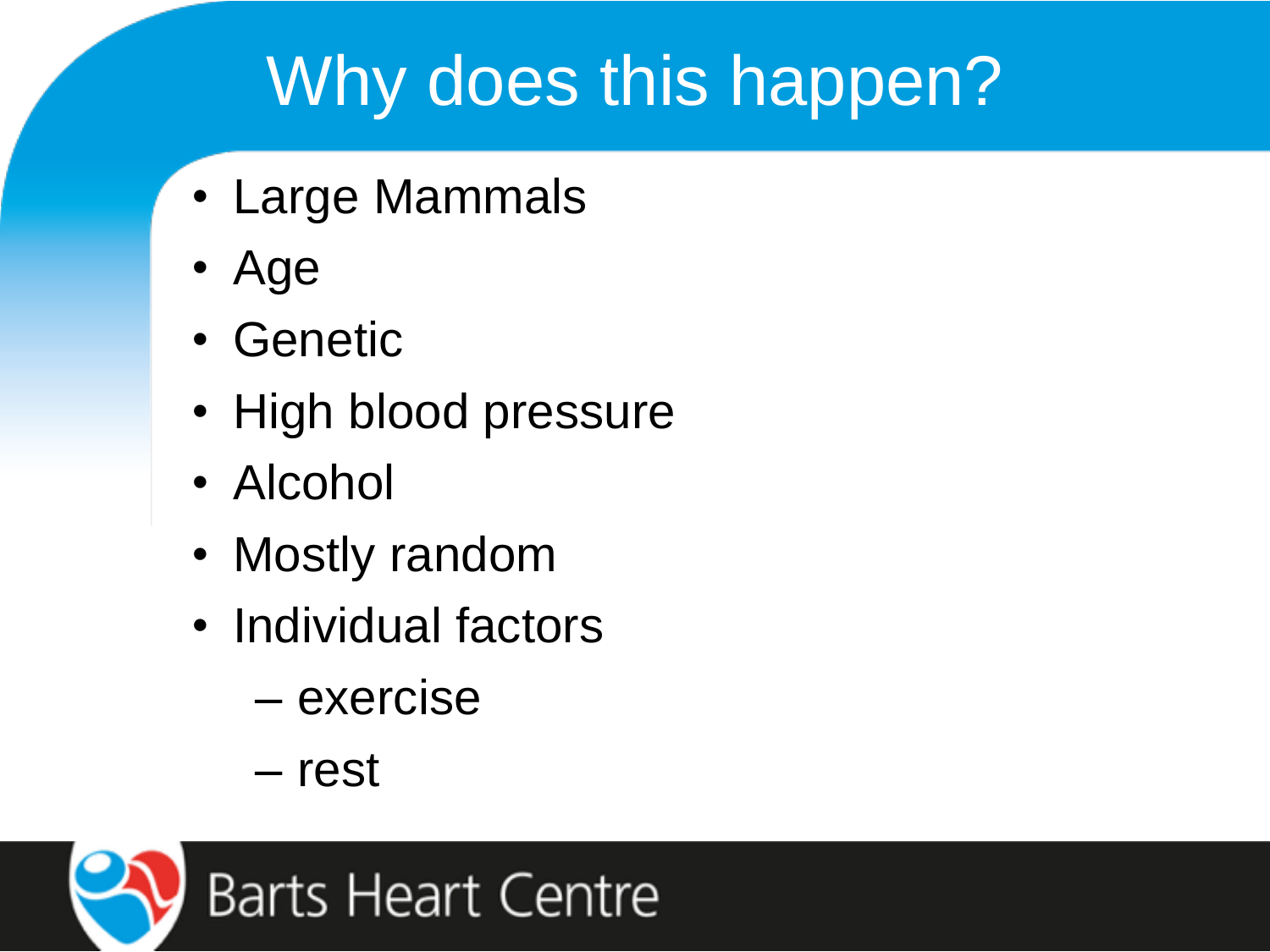#### PAF catheter ablation



**Barts Heart Centre**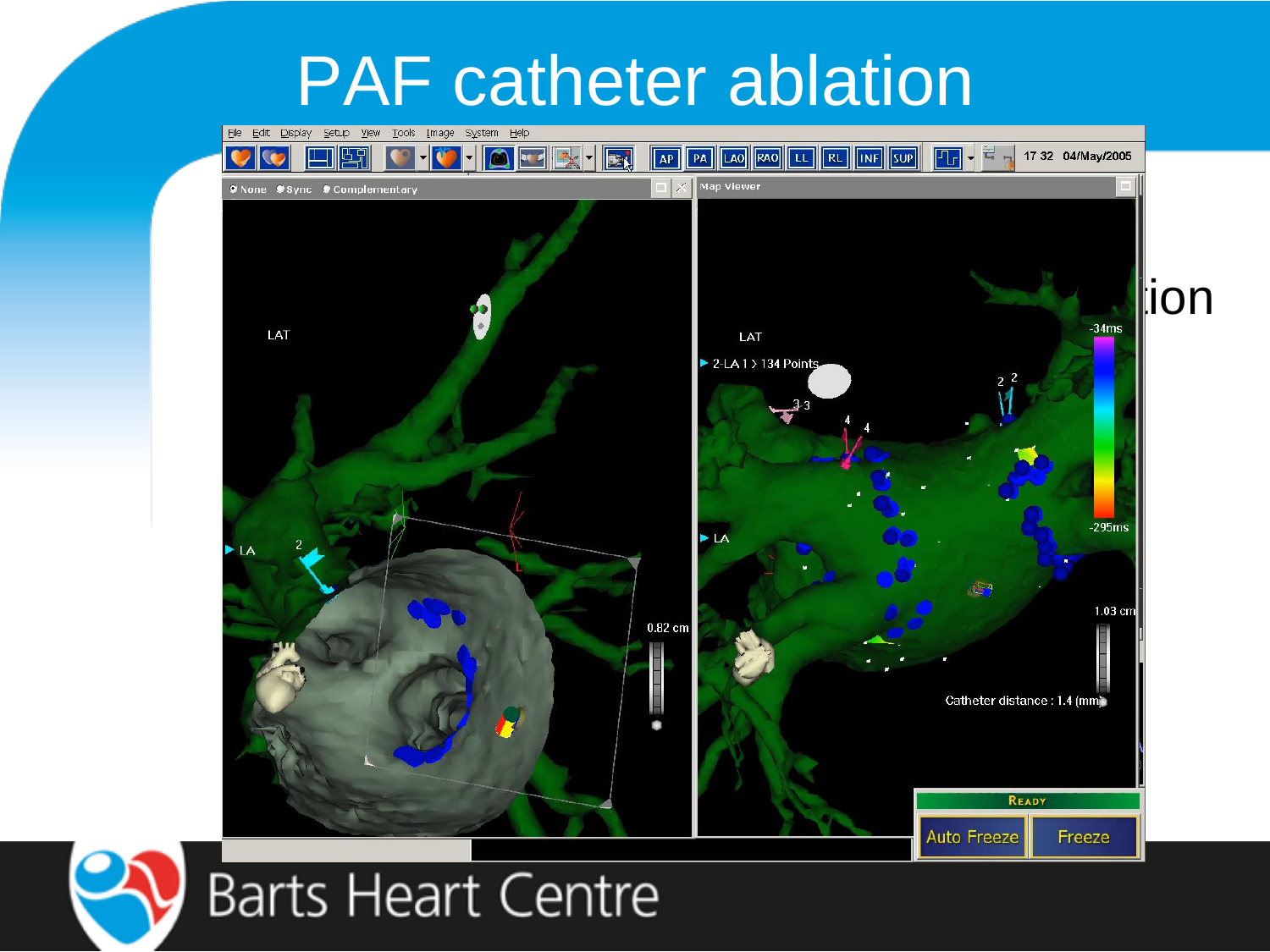#### **PAF** ablation



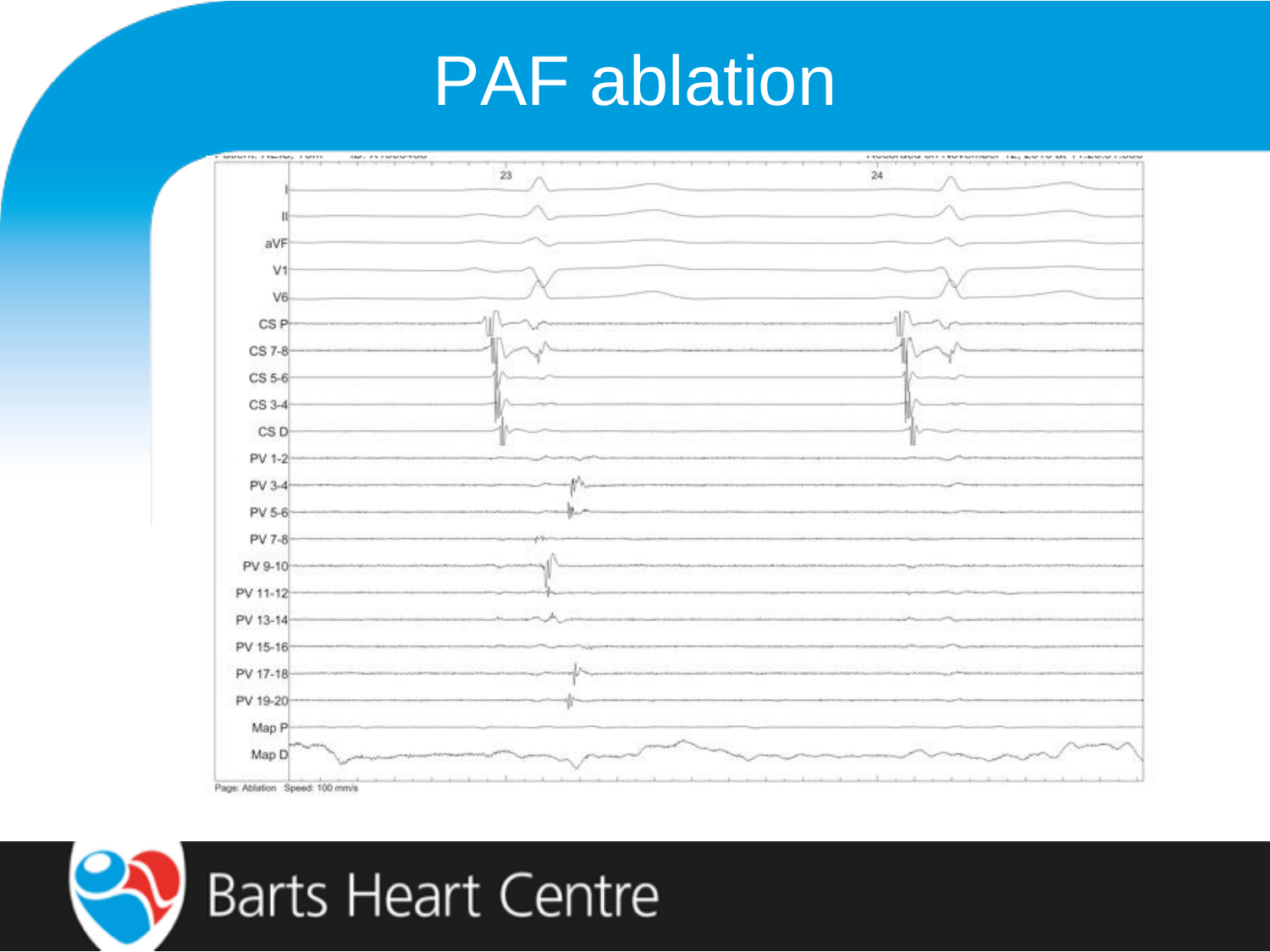### PAF ablation

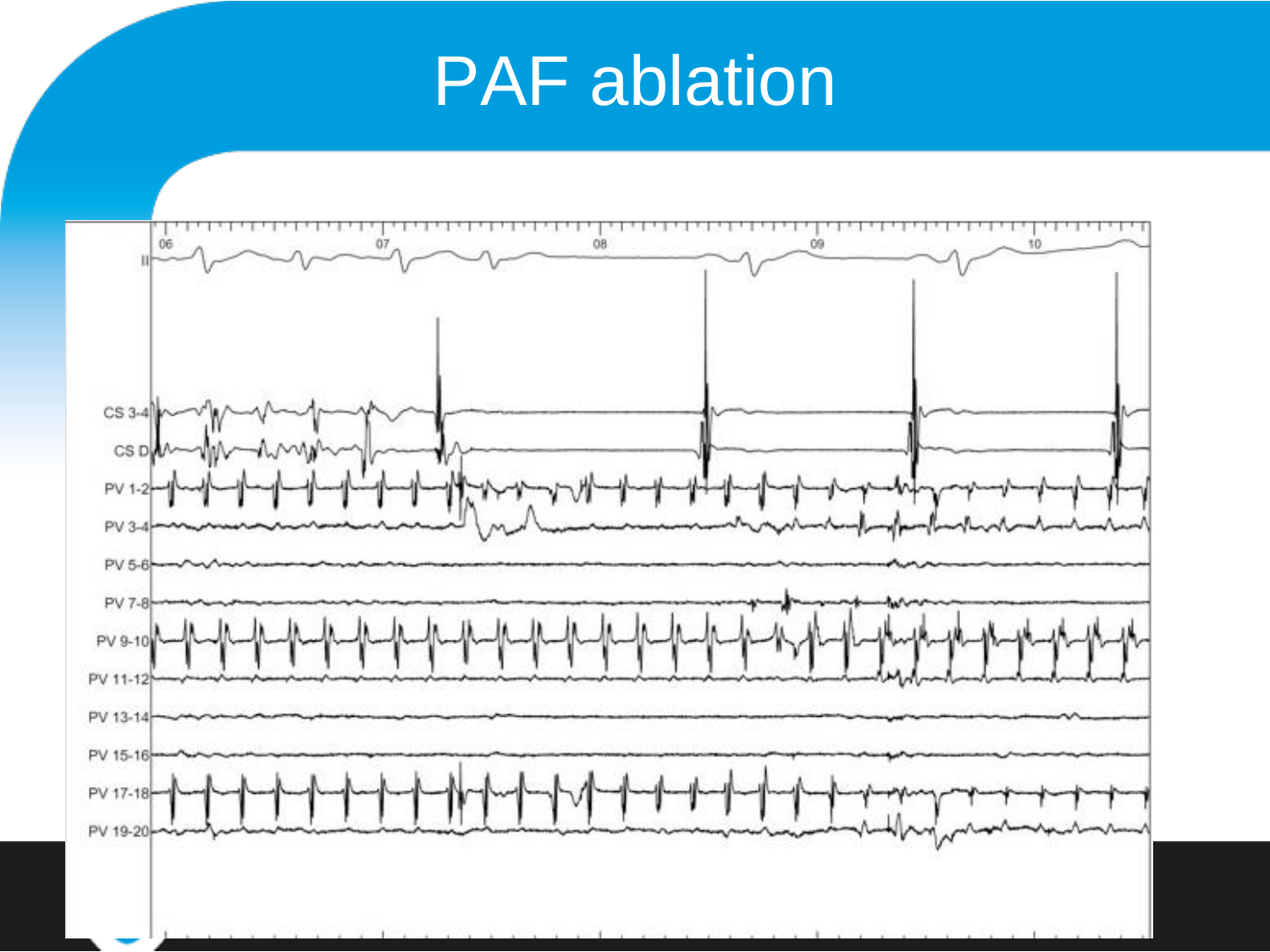# Location of ganglionic innervation







MEHALL et al ANN THORAC SURG 2007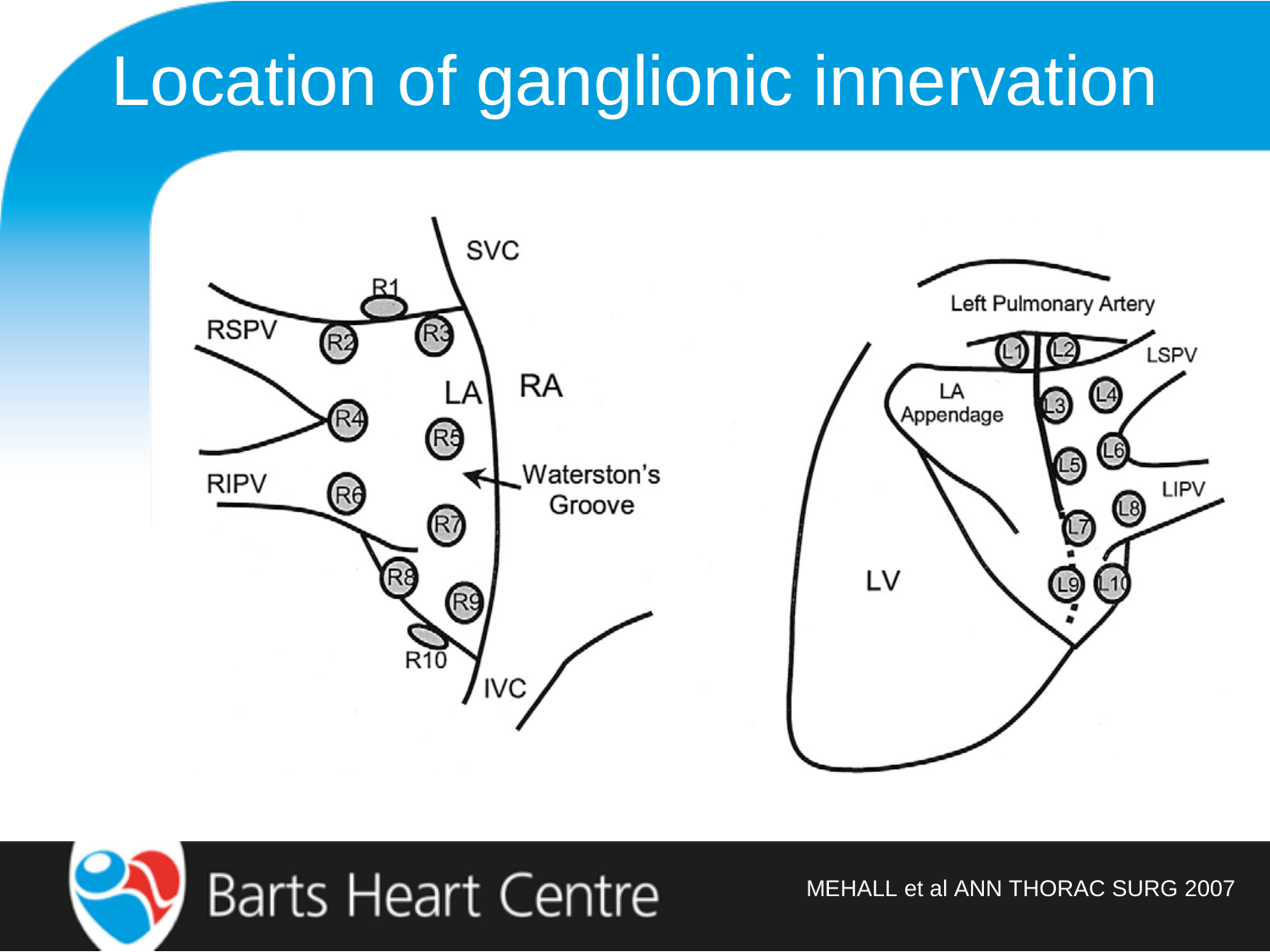### Does it work

• yes and procedures are getting faster and safer





**Barts Heart Centre**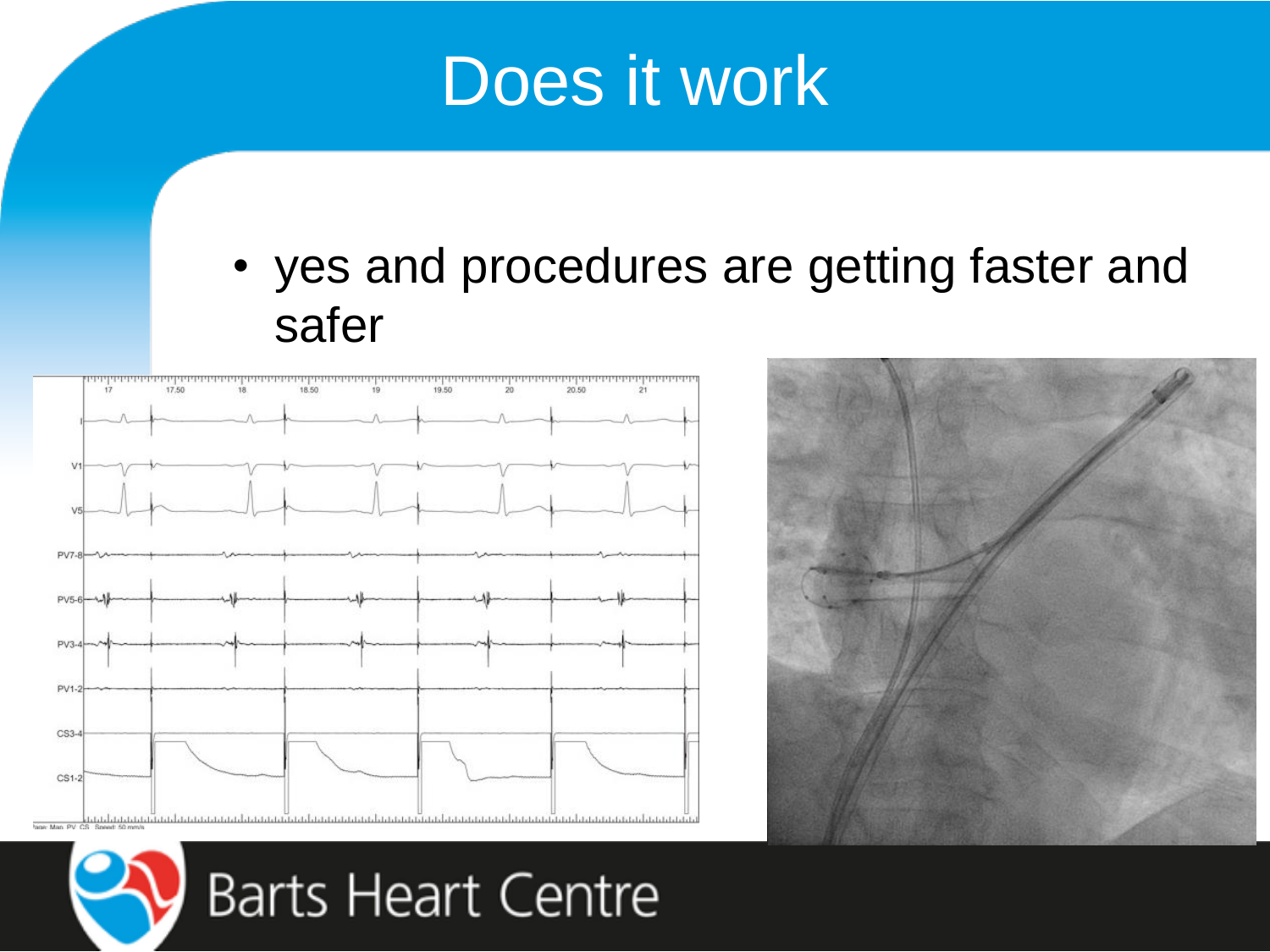#### Persistent AF

• Atrial remodeling makes non-PV tissue "fibrillatory"  $PAF \rightarrow$  Persistent  $\rightarrow$  Permanent Genetic and environmental factors influence the rate

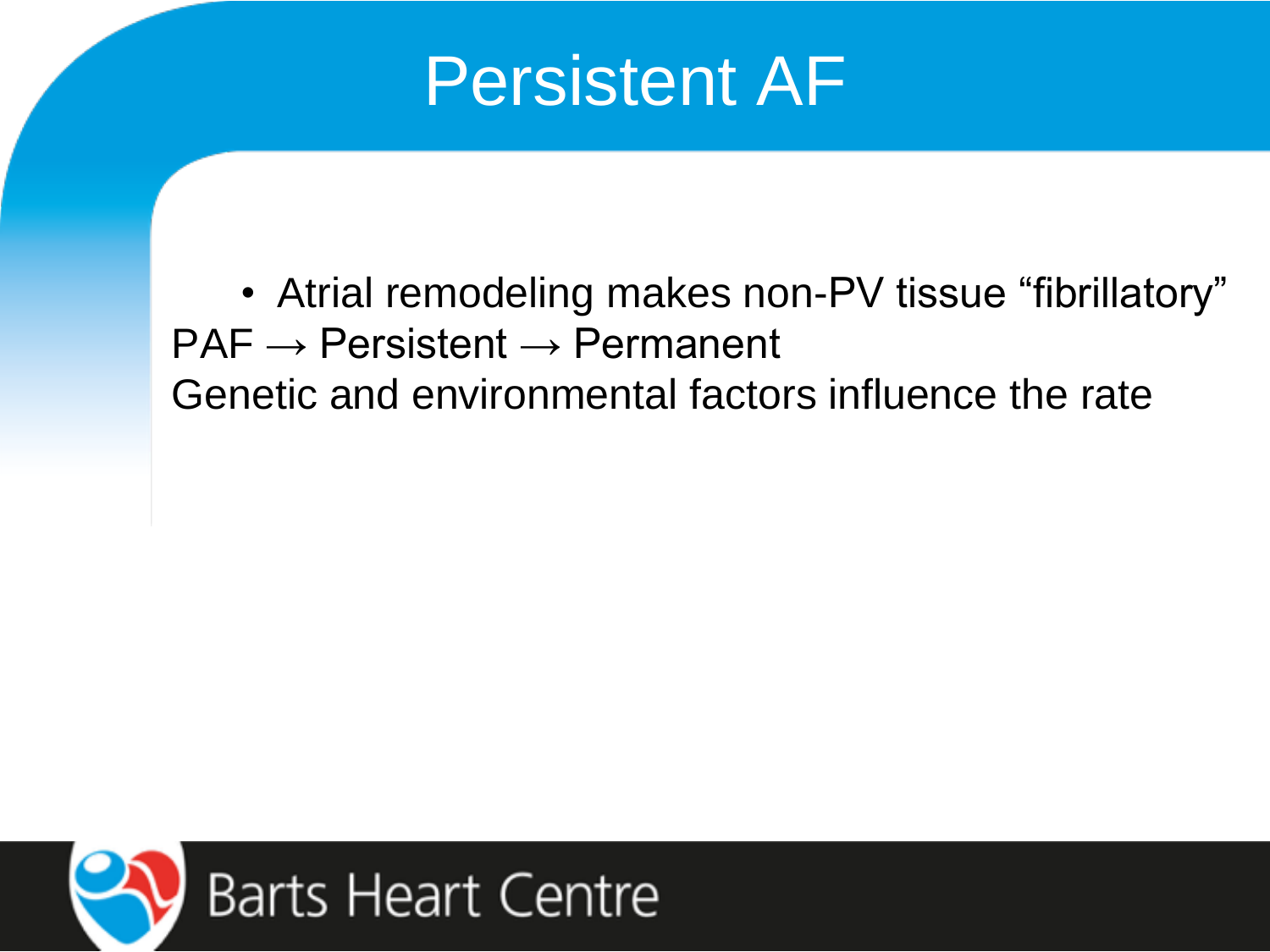### Persistent

- More extensive treatment needed
- Challenging to know where to go - "random" activity





LAT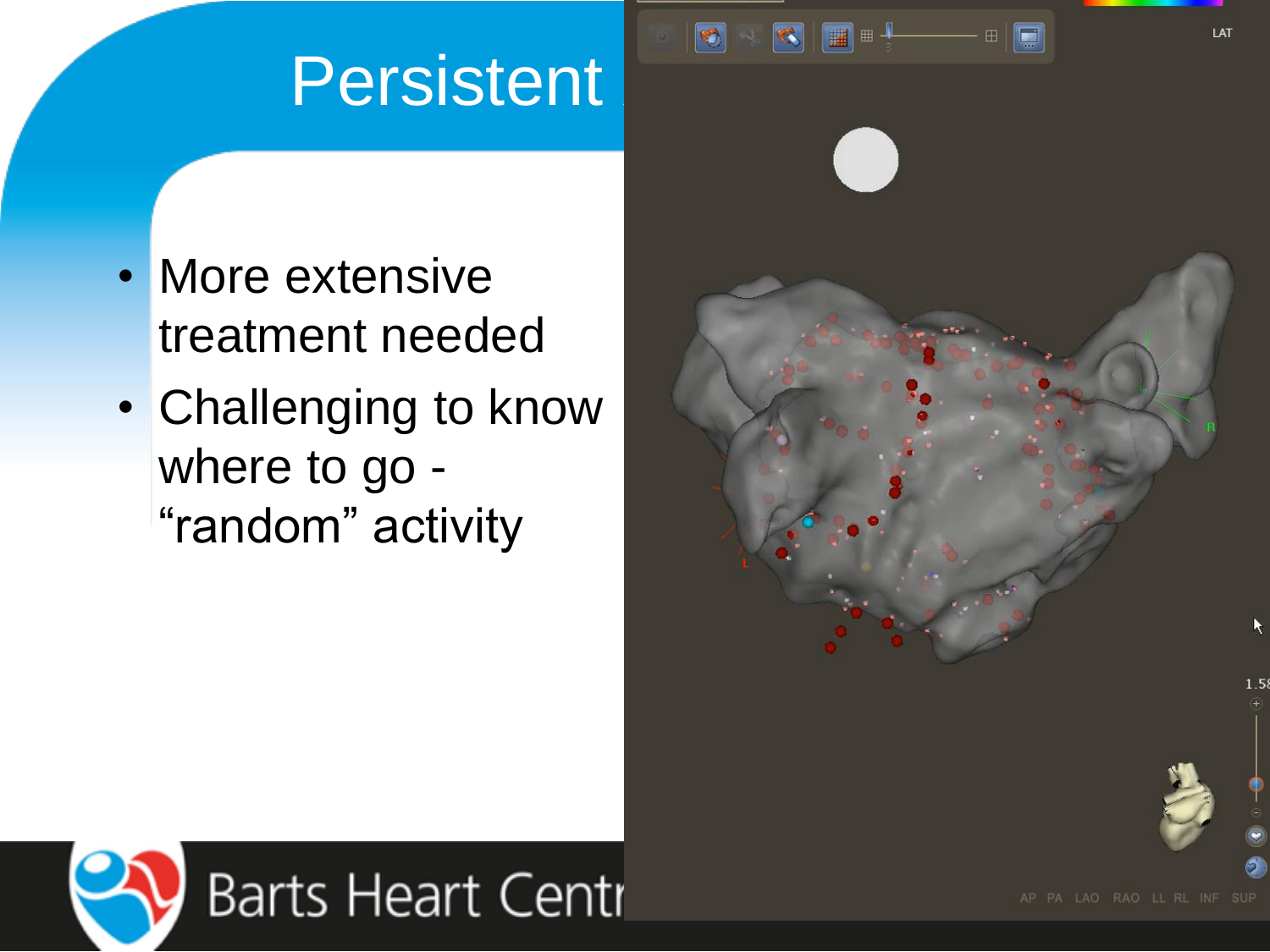### Patterns within the noise



**Barts Heart Centre**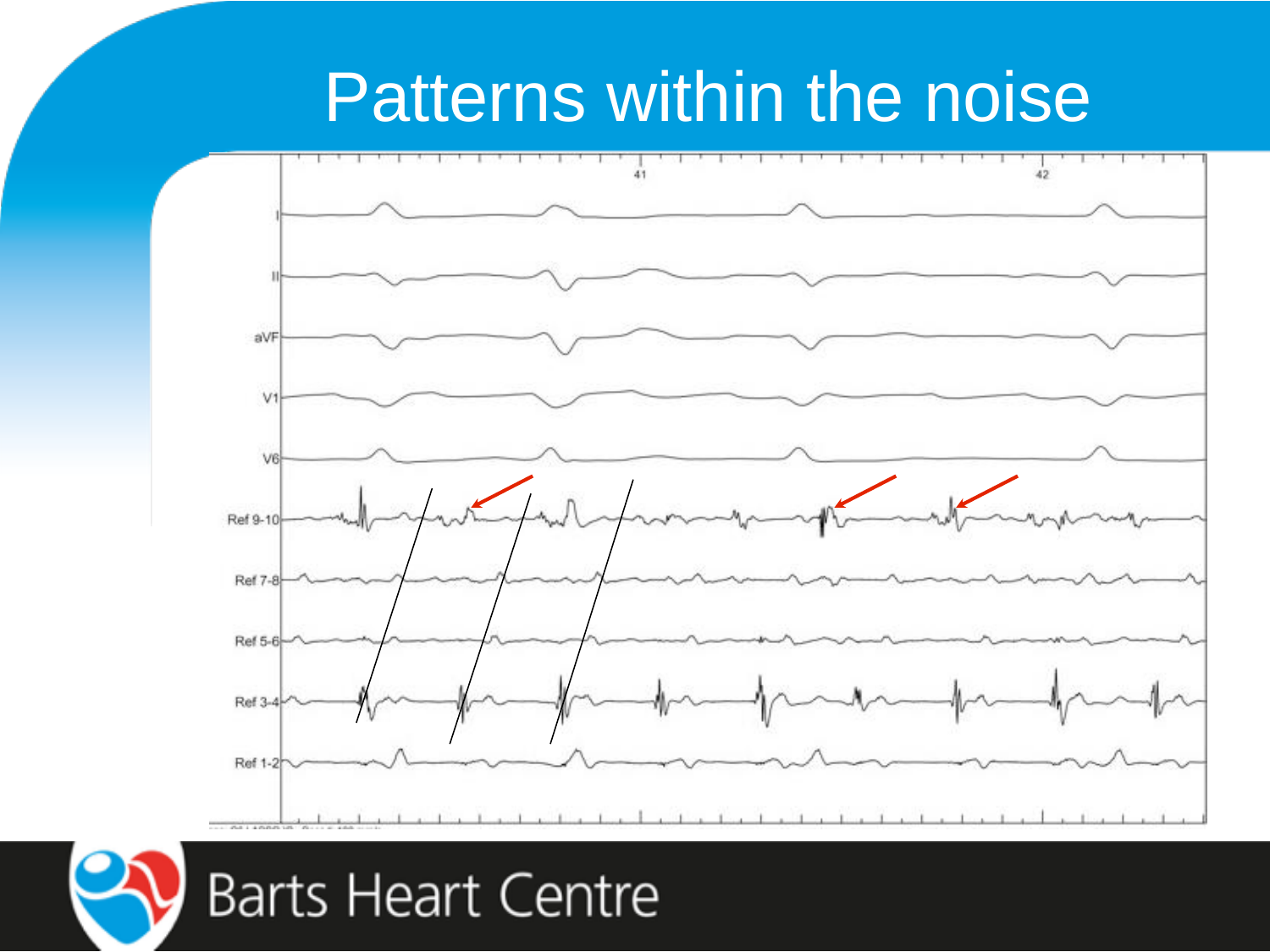### What predicts success

- PAF
- Persistent AF:
	- –Short time in persistent AF 6 months, 1 year, 3 years, 5 years
	- –LA size (correlates with time in AF)
	- –Other disease: MV disease, HOCM

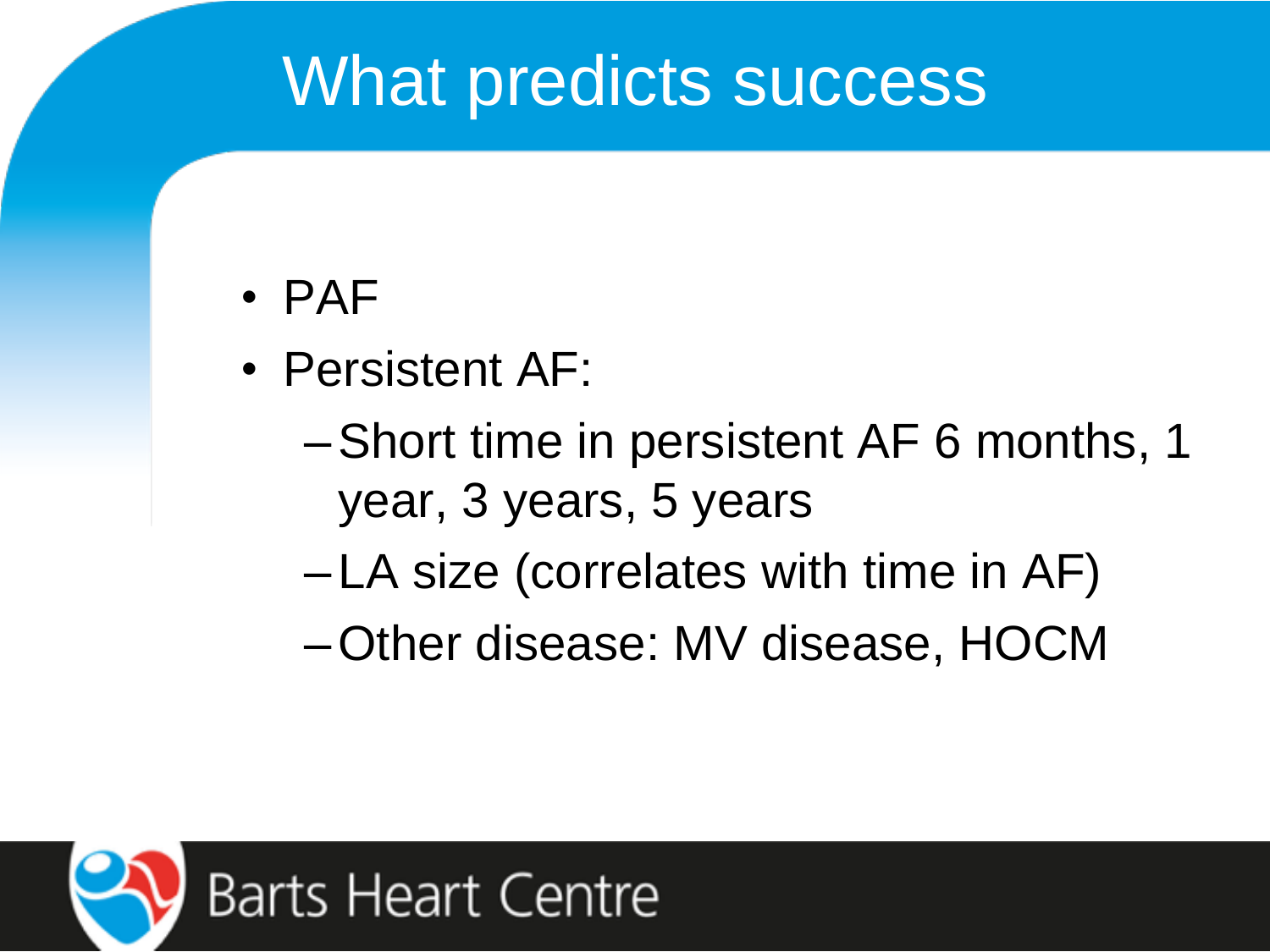# Future strengths Increasing evidence of cure

• Long term outcome of AF ablation





Hunter et al Heart 2010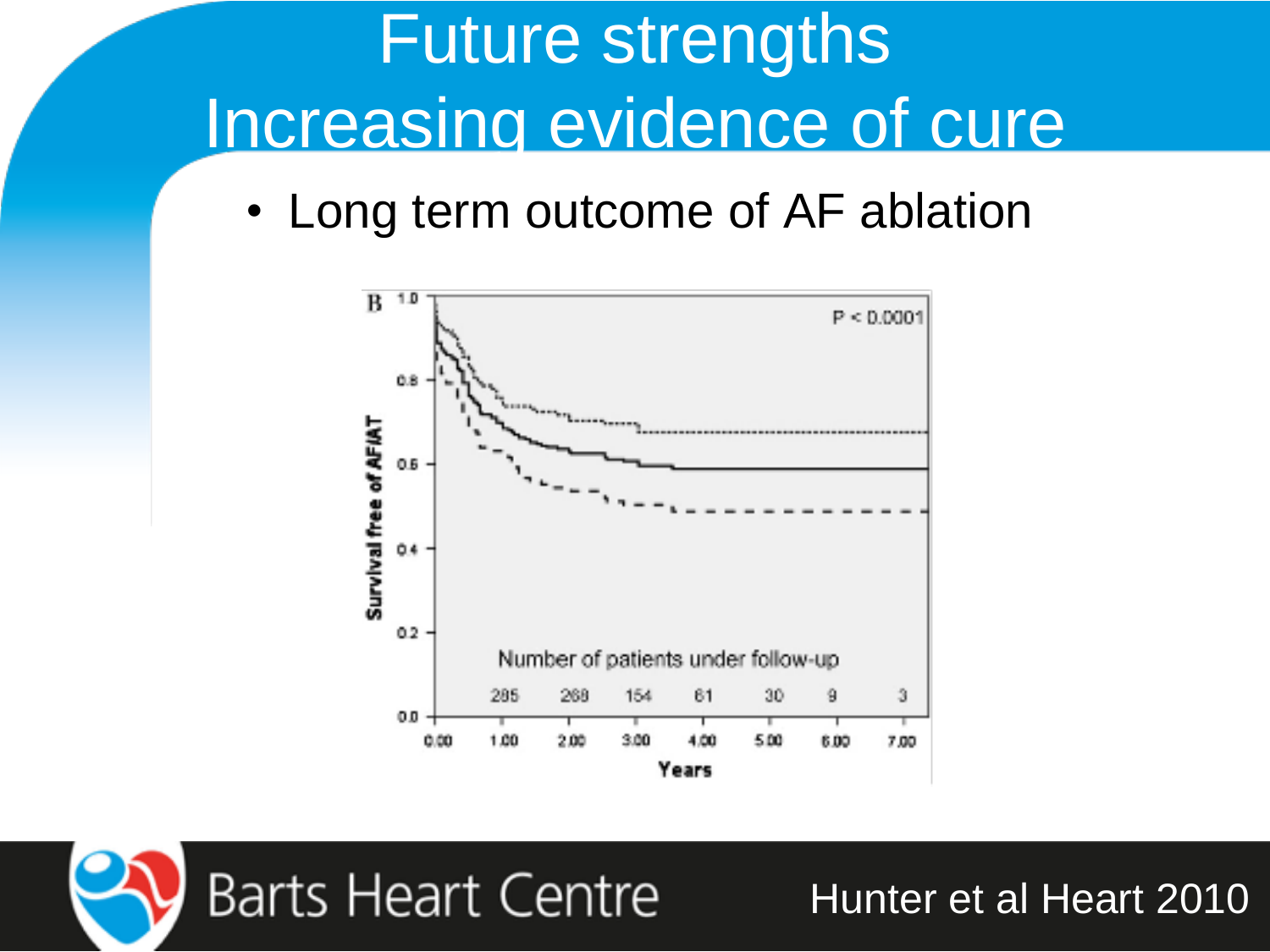# Long term success for AF ablation



Hunter et al Heart 2010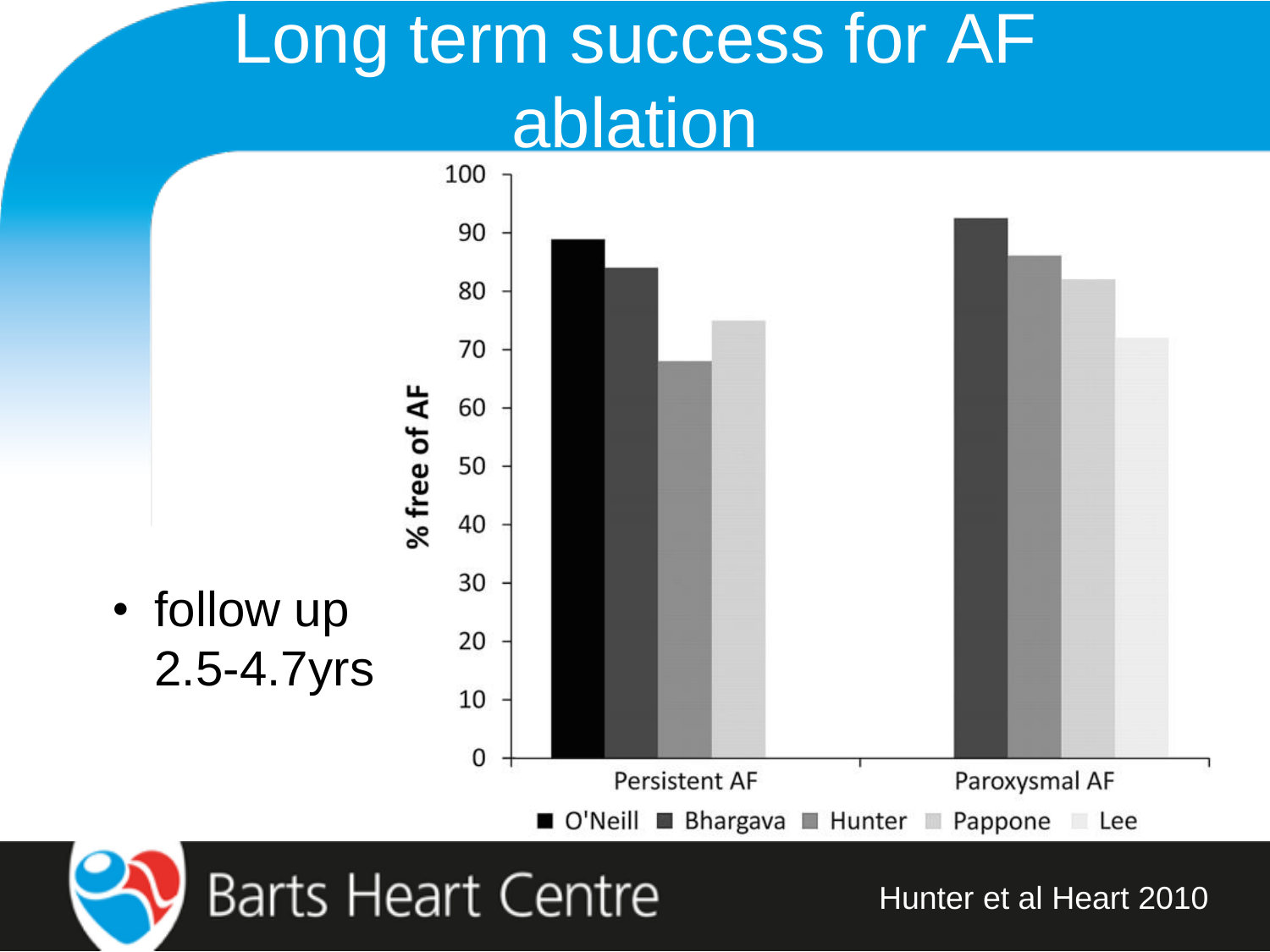# Personal outcomes - procedure times



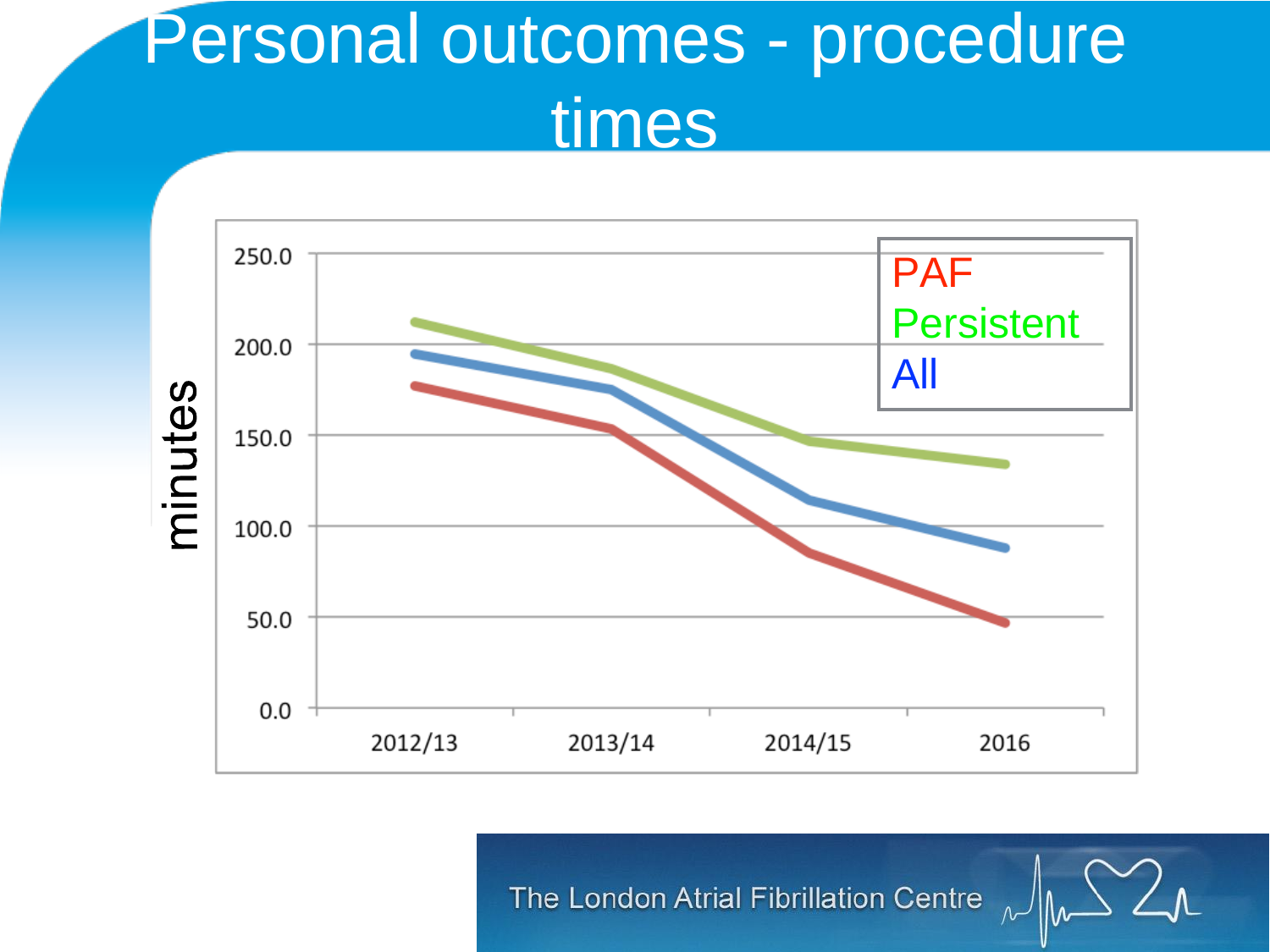# AF ablation fluoroscopy times



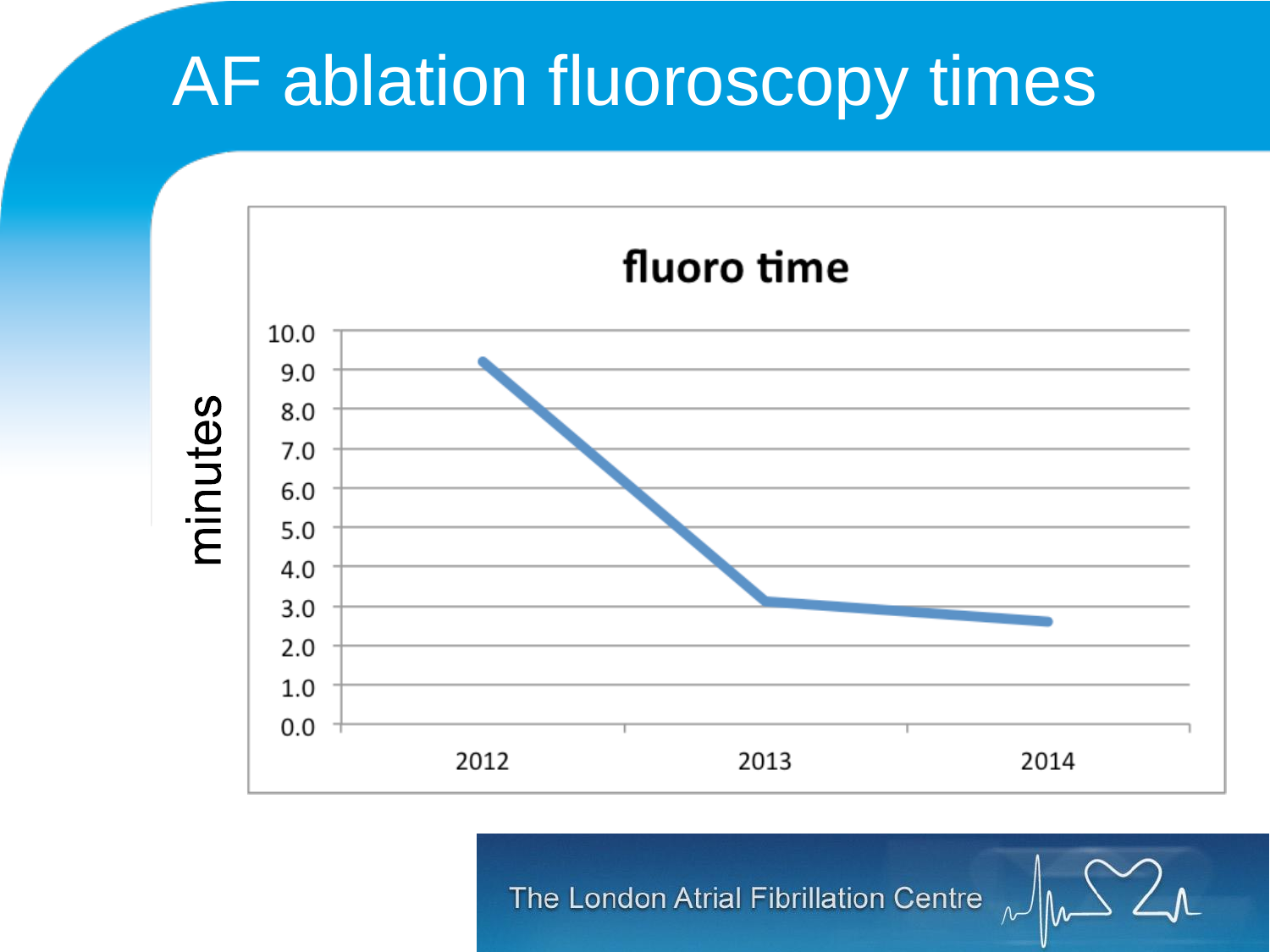# Success rates after single procedures



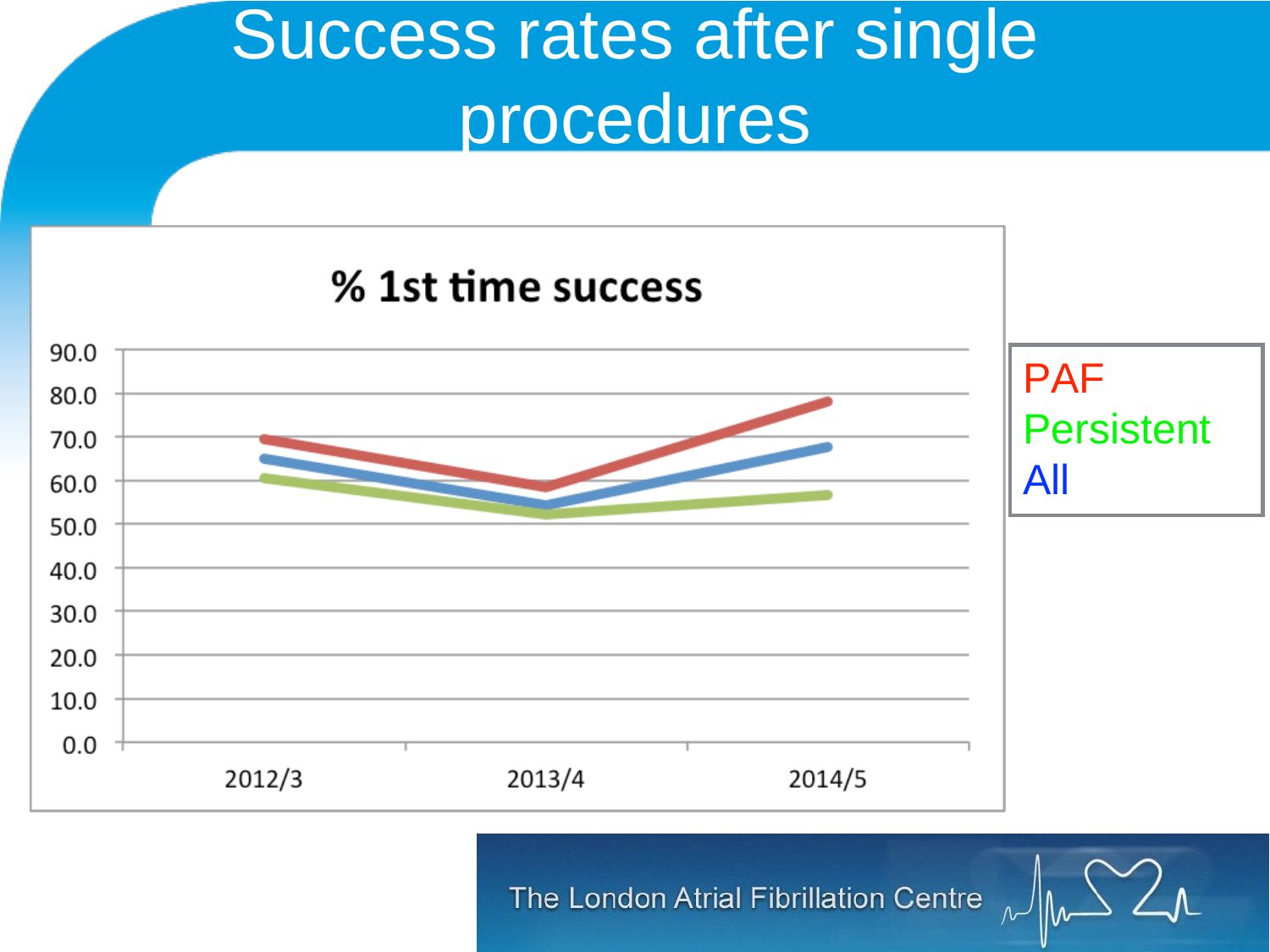# Success rates after multiple procedures